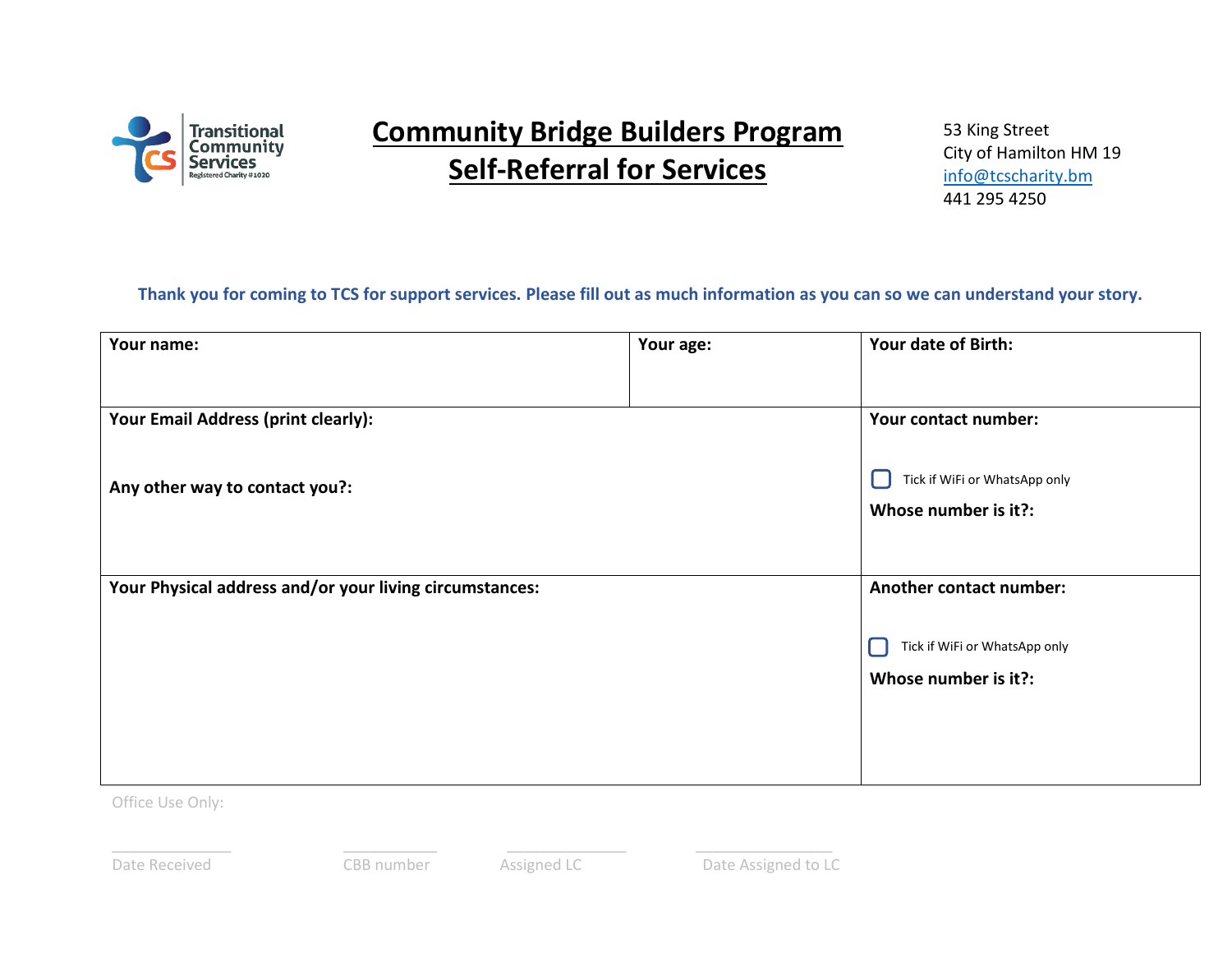Can you tell some of your story - what made you come to TCS for support?

What specific needs are you looking to get support for from TCS?

Are you getting any supports for your needs now?

Have you gotten any support for your needs anywhere else before?

Office Use Only:

Date Received